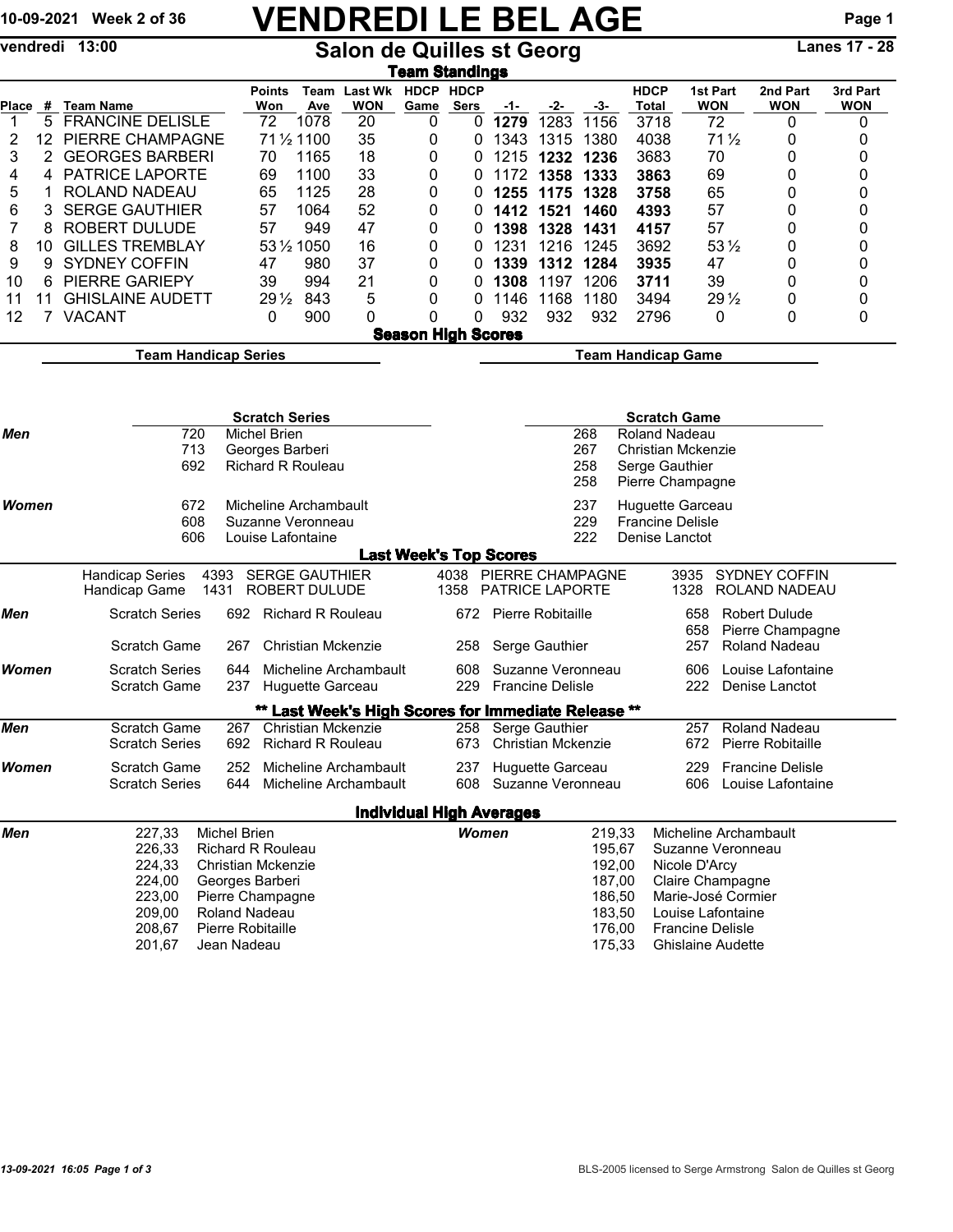# 10-09-2021 Week 2 of 36 Network 2010 NENDREDI LE BEL AGE Network 2012 10-09-2021 Page 2

|  |  | <b>Average List of Regular Team Members</b> |
|--|--|---------------------------------------------|
|  |  |                                             |

| <b>Men</b> |                          |                 |   |       |             |             |      |      |      |       |                        |
|------------|--------------------------|-----------------|---|-------|-------------|-------------|------|------|------|-------|------------------------|
|            |                          |                 |   |       | <b>High</b> | High        |      |      |      |       | <b>Weekly Over Ave</b> |
|            | <b>Name</b>              | <b>Pins Gms</b> |   | Ave   | Game        | <b>Sers</b> | -1-  | -2-  | -3-  | Total | Series Ave +/-         |
|            | <b>Michel Brien</b>      | 1364            | 6 | 227   | 250         | 720         | 206  | 211  | 227  | 644   | $644 - 720 = -76$      |
|            | <b>Richard R Rouleau</b> | 1358            | 6 | 226   | 237         | 692         | 223  | 237  | 232  | 692   | $692 - 666 = 26$       |
|            | Christian Mckenzie       | 673             | 3 | 224   | 267         | 673         | 188  | 218  | 267  | 673   | $673 - 591 = 82$       |
|            | Georges Barberi          | 1344            | 6 | 224   | 248         | 713         | 182  | 224  | 225  | 631   | $631 - 711 = -80$      |
|            | Pierre Champagne         | 1338            | 6 | 223   | 258         | 680         | 213  | 240  | 205  | 658   | $658 - 678 = -20$      |
|            | <b>Roland Nadeau</b>     | 1254            | 6 | 209   | 268         | 646         | 257  | 174  | 177  | 608   | $608 - 645 = -37$      |
|            | Pierre Robitaille        | 1252            | 6 | 208   | 257         | 672         | 257  | 226  | 189  | 672   | $672 - 579 = 93$       |
|            | Jean Nadeau              | 605             | 3 | 201   | 217         | 605         | 217  | 176  | 212  | 605   | $605 - 585 = 20$       |
|            | <b>Robert Dulude</b>     | 1181            | 6 | 196   | 248         | 658         | 208  | 202  | 248  | 658   | $658 - 522 = 136$      |
|            | Serge Gauthier           | 1181            | 6 | 196   | 258         | 664         | 195  | 258  | 211  | 664   | $664 - 516 = 148$      |
|            | André Millette           | 1175            | 6 | 195   | 213         | 593         | 210  | 159  | 213  | 582   | $582 - 591 = -9$       |
|            | <b>Christian Rheault</b> | 1162            | 6 | 193   | 225         | 647         | 200  | 225  | 222  | 647   | $647 - 513 = 134$      |
|            | Michel Bélanger          | 1156            | 6 | 192   | 227         | 606         | 198  | 181  | 227  | 606   | $606 - 549 = 57$       |
|            | <b>Bernard Cournoyer</b> | 578             | 3 | 192   | 217         | 578         | a192 | a192 | a192 | 576   | $576 - 576 = 0$        |
|            | Patrice Laporte          | 1150            | 6 | 191   | 237         | 583         | 166  | 204  | 197  | 567   | $567 - 582 = -15$      |
|            | Pierre Beaupre           | 1123            | 6 | 187   | 206         | 605         | 199  | 200  | 206  | 605   | $605 - 516 = 89$       |
|            | Richard L Labelle        | 1077            | 6 | 179   | 217         | 563         | 200  | 217  | 146  | 563   | $563 - 513 = 50$       |
|            | Jean-C Cournoyer         | 1076            | 6 | 179   | 202         | 561         | 146  | 167  | 202  | 515   | $515 - 561 = -46$      |
|            | Auré Boudreau            | 1061            | 6 | 176   | 256         | 614         | 194  | 256  | 164  | 614   | $614 - 447 = 167$      |
|            | Sydney Coffin            | 1059            | 6 | 176   | 236         | 627         | 194  | 236  | 197  | 627   | $627 - 432 = 195$      |
|            | Gilles Tremblay          | 1046            | 6 | 174   | 209         | 562         | 161  | 154  | 169  | 484   | $484 - 561 = -77$      |
|            | Claude Gagnon            | 1033            | 6 | 172   | 227         | 565         | 133  | 171  | 164  | 468   | $468 - 564 = -96$      |
|            | Robert Lanctot           | 1030            | 6 | 171   | 239         | 614         | 139  | 239  | 236  | 614   | $614 - 414 = 200$      |
|            | <b>Richard Vallieres</b> | 1016            | 6 | 169   | 194         | 508         | 175  | 183  | 150  | 508   | $508 - 507 = 1$        |
|            | Rene Lajoie              | 1005            | 6 | 167   | 188         | 531         | 158  | 188  | 185  | 531   | $531 - 474 = 57$       |
|            | Claude Dion              | 996             | 6 | 166   | 204         | 500         | 180  | 159  | 161  | 500   | $500 - 495 = 5$        |
|            | Yvon Mongeau             | 985             | 6 | 164   | 186         | 496         | 170  | 135  | 184  | 489   | $489 - 495 = -6$       |
|            | Yvan Marsan              | 957             | 6 | 159   | 205         | 519         | 129  | 166  | 143  | 438   | $438 - 519 = -81$      |
|            | Marc Leclerc             | 946             | 6 | 157   | 203         | 563         | 192  | 168  | 203  | 563   | $563 - 381 = 182$      |
|            | André Vandal             | 910             | 6 | 151   | 175         | 480         | 175  | 146  | 159  | 480   | $480 - 429 = 51$       |
|            | <b>Richard Duffault</b>  | 874             | 6 | 145   | 175         | 448         | 159  | 138  | 129  | 426   | $426 - 447 = -21$      |
|            | John Bridgman            | 671             | 6 | 111   | 155         | 371         | 109  | 155  | 107  | 371   | $371 - 300 = 71$       |
|            | Pierre Gariepy           | 558             | 6 | 93    | 133         | 313         | 107  | 47   | 91   | 245   | $245 - 312 = -67$      |
|            | Jean Dupuis              | 0               | 0 | bk223 | 0           | 0           | a223 | a223 | a223 | 669   | $669 - 669 = 0$        |
|            | Eric Garceau             | 0               | 0 | bk209 | 0           | 0           | a209 | a209 | a209 | 627   | $627 - 627 = 0$        |
|            | Vacant                   | $\Omega$        | 0 | 150   | 0           | 0           | v150 | v150 | v150 | 450   | $450 - 450 = 0$        |
|            |                          |                 |   |       |             |             |      |      |      |       |                        |

| ` <sup>:</sup> :∵ Women |
|-------------------------|
|                         |

|                          |                 |   |     | High | High        |     |     |     |       | <b>Weekly Over Ave</b> |
|--------------------------|-----------------|---|-----|------|-------------|-----|-----|-----|-------|------------------------|
| <b>Name</b>              | <b>Pins Gms</b> |   | Ave | Game | <b>Sers</b> | -1- | -2- | -3- | Total | Series Ave +/-         |
| Micheline Archambault    | 1316            | 6 | 219 | 252  | 672         | 203 | 189 | 252 | 644   | $644 - 672 = -28$      |
| Suzanne Veronneau        | 1174            | 6 | 195 | 235  | 608         | 181 | 200 | 227 | 608   | $608 - 564 = 44$       |
| Nicole D'Arcy            | 1152            | 6 | 192 | 213  | 599         | 202 | 184 | 213 | 599   | $599 - 552 = 47$       |
| Claire Champagne         | 1122            | 6 | 187 | 207  | 583         | 207 | 171 | 205 | 583   | $583 - 537 = 46$       |
| Marie-José Cormier       | 1119            | 6 | 186 | 214  | 575         | 204 | 157 | 214 | 575   | $575 - 543 = 32$       |
| Louise Lafontaine        | 1101            | 6 | 183 | 225  | 606         | 192 | 189 | 225 | 606   | $606 - 495 = 111$      |
| <b>Francine Delisle</b>  | 1056            | 6 | 176 | 229  | 585         | 229 | 210 | 146 | 585   | $585 - 471 = 114$      |
| <b>Ghislaine Audette</b> | 1052            | 6 | 175 | 201  | 558         | 153 | 182 | 159 | 494   | $494 - 558 = -64$      |
| Denise Lanctot           | 1013            | 6 | 168 | 222  | 543         | 222 | 144 | 177 | 543   | $543 - 468 = 75$       |
| Ginette Lavigne          | 506             | 3 | 168 | 180  | 506         | 163 | 180 | 163 | 506   | $506 - 582 = -76$      |
| Sylvie Poissant          | 974             | 6 | 162 | 194  | 505         | 194 | 167 | 144 | 505   | $505 - 468 = 37$       |
| Francine Lajoie          | 961             | 6 | 160 | 186  | 494         | 151 | 182 | 134 | 467   | $467 - 492 = -25$      |
| Nicole Gagnon            | 936             | 6 | 156 | 210  | 551         | 167 | 174 | 210 | 551   | $551 - 384 = 167$      |
| Irene Morrier            | 927             | 6 | 154 | 177  | 468         | 142 | 161 | 156 | 459   | $459 - 468 = -9$       |
| Huguette Garceau         | 918             | 6 | 153 | 237  | 558         | 156 | 237 | 165 | 558   | $558 - 360 = 198$      |
| <b>Annette Gariepy</b>   | 885             | 6 | 147 | 181  | 490         | 130 | 132 | 133 | 395   | $395 - 489 = -94$      |
| Nicole Lafreniere        | 884             | 6 | 147 | 195  | 476         | 195 | 128 | 153 | 476   | $476 - 408 = 68$       |
| Pierrette Rouleau        | 880             | 6 | 146 | 177  | 483         | 149 | 125 | 123 | 397   | $397 - 483 = -86$      |
| Carol Bouchard           | 870             | 6 | 145 | 165  | 442         | 165 | 147 | 130 | 442   | $442 - 426 = 16$       |
| Elaine McKenzie          | 414             | 3 | 138 | 144  | 414         | 131 | 139 | 144 | 414   | $414 - 369 = 45$       |
| Thérèse Turcot           | 811             | 6 | 135 | 159  | 426         | 102 | 124 | 159 | 385   | $385 - 426 = -41$      |
| Monique Mignac           | 808             | 6 | 134 | 157  | 449         | 110 | 119 | 130 | 359   | $359 - 447 = -88$      |
| Rita Garand              | 736             | 6 | 122 | 162  | 410         | 139 | 76  | 111 | 326   | $326 - 408 = -82$      |
| Aline Roy                | 711             | 6 | 118 | 135  | 365         | 133 | 112 | 101 | 346   | $346 - 363 = -17$      |
| Karine Gariepy           | 688             | 6 | 114 | 140  | 377         | 140 | 118 | 119 | 377   | $377 - 309 = 68$       |